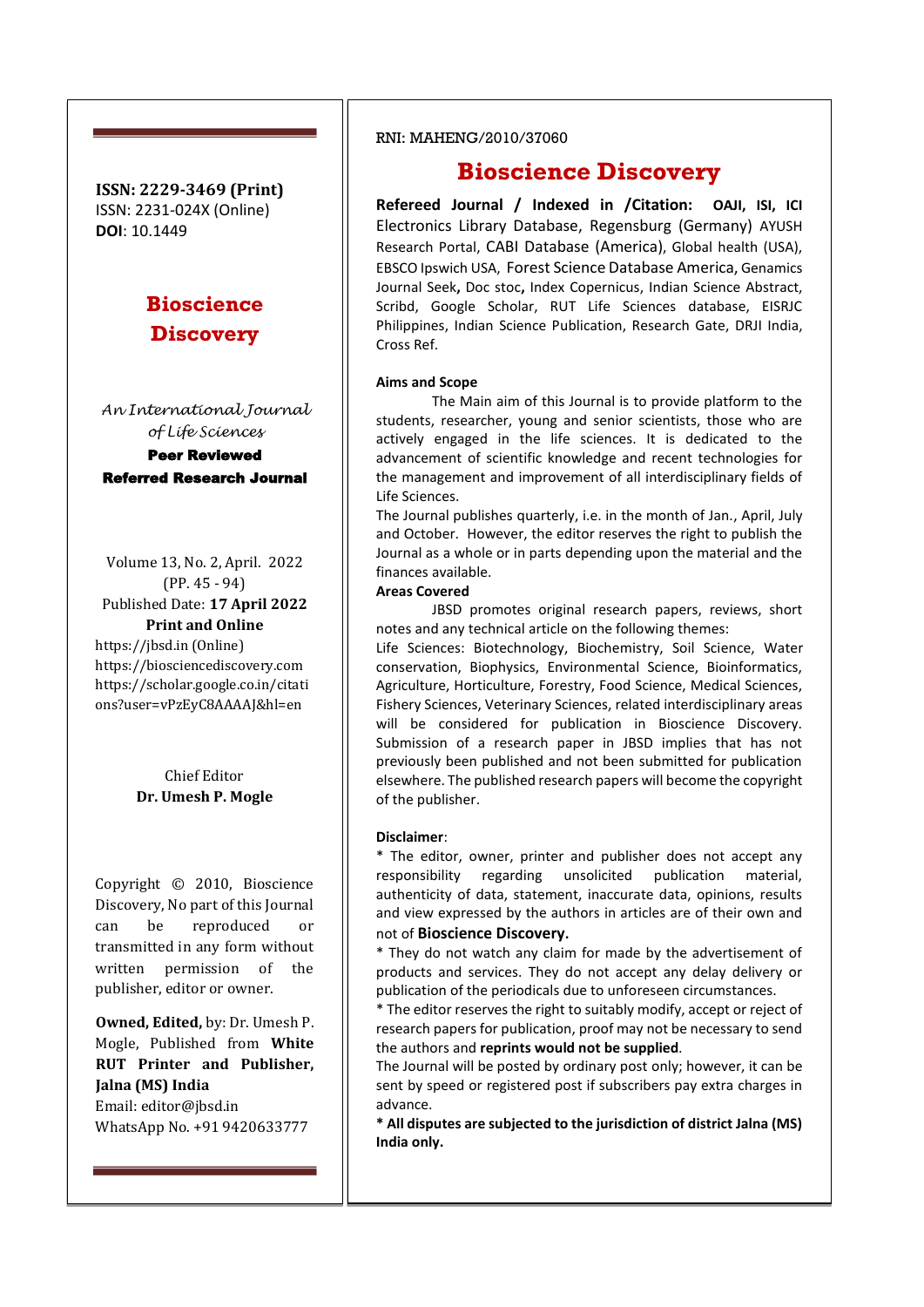# **BIOSCIENCE DISCOVERY**

*An International Journal of Life Sciences*

## **EDITORIAL BOARD**

**Chief Editor, Dr. Umesh P. Mogle,**  Professor and Head PG Department of Botany, JES College, Jalna Pin: 431 203. upmogle@gmail.com

### **Editorial/Advisory Board**

Dr. M. M. Sardesai (Pune) Dr. M. P. Kulthe (Aurangabad) Dr. V. D. Devarkar (Omerga) Dr. M. J. Kolet (Thane)

### **Advisory Board**

Dr. Mrs. B. Jadhav (Aurangabad, M.S.) Dr. S. C. Dubey (IARI, New Delhi, M.S) Prof: H. C. Lakshman (Dharwad, K) Prof. Dr. G. S. Dhingra (Patiala, Punjab) Dr. V. B. Hosagoudar (Palode, Kerala) Dr. M. J. Jadhav (Aurangabad, M.S) Prof. B. Sharma (Allahabad, U. P.) Dr. V. R. Kannan (Tiruchirappalli, T. N.) Dr. R. H. Garampalli (Mysore) Prof. Kartik Baruah (Ghent, Belgium) Dr. D. P. Fulzele (Mumbai) Dr. Manuj Tandon University of Pittsburgh Pittsburgh PA 15261

Dr. Jiban Shrestha National Maize Research Program, Rampur, Chitwan, Nepal

**Editor Dr. L. H. Kamble,** Professor School of Life Sciences, S. R.T. M. U. Nanded (M.S.) India lhkamble@gmail.com

**Editor**

**Dr Ibemenuga Keziah Nwamaka.** Department of Biological Sciences Chukwuemeka Odumegwu Ojukwu University P.M.B 02, Uli Anambra State Nigeria

Dr. Narayan Pandhure (Aurangabad) Dr. M. S. Wadikar (Vaijapur) Dr. I. U. Sayyed (Pune) Dr. MMV Baig (Nanded)

Prof. A. M Chavan (Aurangabad, M.S) Prof: A. B. Ade (Pune, M.S.) Prof. S. S. Kamble (Kolhapur, M.S) Prof. A. K. Roy (Bhagalpur, Bihar) Dr. Chirajyoti Deb (Orlando) Dr. R. J. Chavan (Aurangabad, M.S) Dr. V. B. Kadam (Nashik, M.S) Dr. D. Vyas (Sagar, M. P.) Prof. Amitava Mitra (Lincoln, NE, USA) Prof. S. P. Mehra (Udaipur, Raj.) Dr. Pindi Pavan Kumar, Mahabubnagar ( A.P.) Dr. Kiran, B.R, Kuvempu University, Shankaraghatta, Karnataka

Prof. Boyina Ravi Prasad Rao Department of Botany, Sri Krishnadevaraya University, Anantapuram Andhra Pradesh

Dr. G. B. Kulkarni (Jalna) Dr. N. M. Ghangaonkar (Shirur) Dr. U. B. Kakde (Mumbai) Dr. U. N. Bhale (Naldurg)

Prof. D. S. Mukadam (Aurangabad, M.S) Prof. Ignacy Kitowski (Lublin, Poland) Prof. A. H. Rajasab (Gulberga, A. P.) Prof. B. F. Rodrigues (Goa) Dr. A. H. Wani (Kashmir) Dr. S. D. Patil (Amravati, M.S) Dr. P. W. Deotare (Amravati, M.S) Dr. P. K Mishra (Hazaribagh, Jharkhand) Prof. Jinxing Lin, (Beijing, China) Dr. T. Srinivasu (Nagpur, M. S.) Dr. Ratnakar Josyula New Haven, USA. Dr. Amita Mohan PhD Crop and Soil Sciences Washington State University Pullman-WA-99164, USA Dr. Marthandan Mahalingam Biology Department, Catholic University of America, 625 Michigan Ave, N.E., Washington, DC 20064.